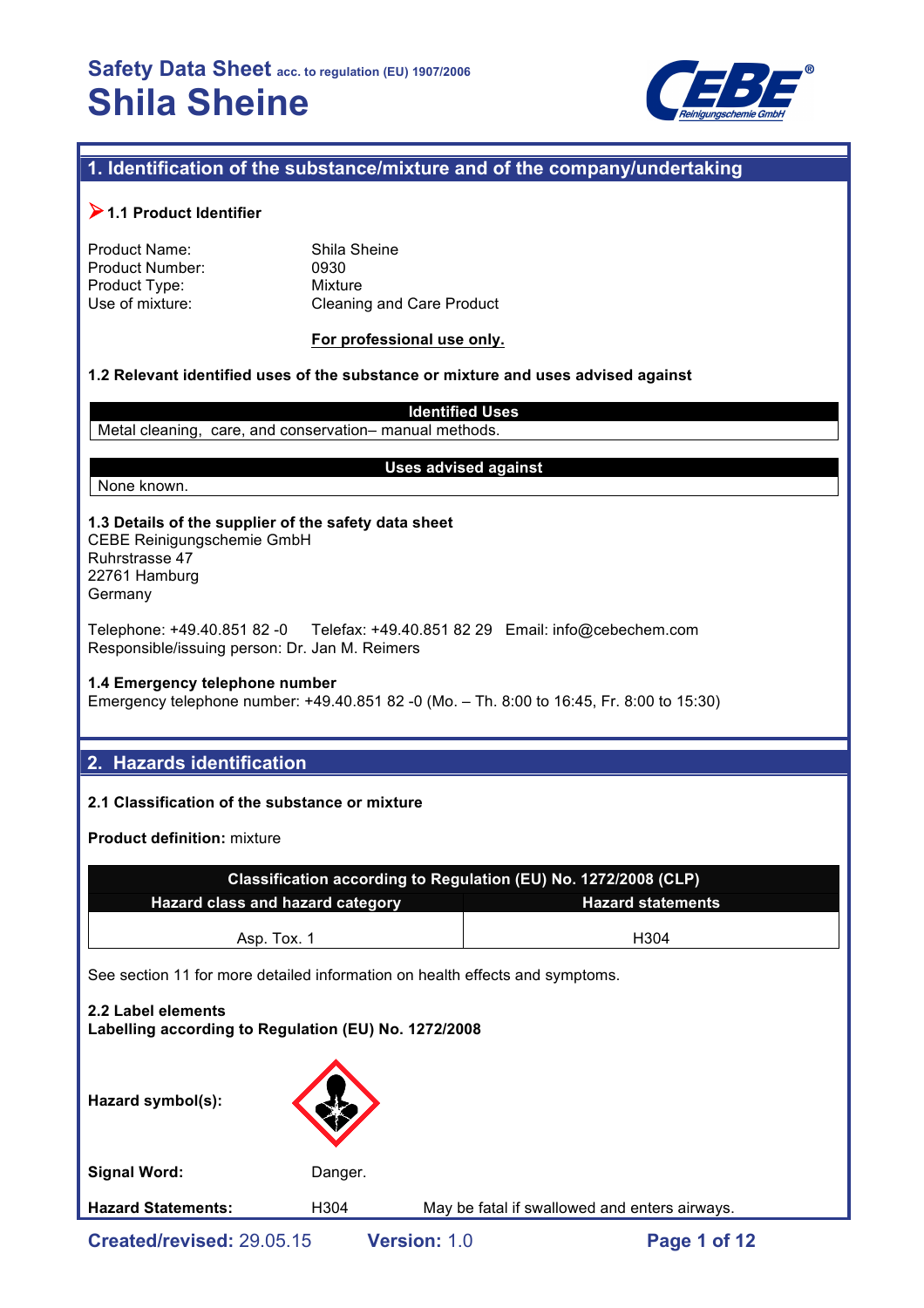

#### **Precautionary Statements:**

| <b>Prevention:</b>                          | None.     |                                                                        |
|---------------------------------------------|-----------|------------------------------------------------------------------------|
| <b>Reaction:</b>                            | P301+P310 | IF SWALLOWED: Immediately call a POISON<br>CENTER or doctor/physician. |
|                                             | P331      | IF SWALLOWED: Do NOT induce vomiting.                                  |
| Storage:                                    | P405      | Store locked up.                                                       |
| Disposal:                                   | None.     |                                                                        |
| Additional labelling elements: None.        |           |                                                                        |
| <b>Other Information</b><br>Not applicable. |           |                                                                        |

**2.3 Other hazards**

**Other hazards that do not lead to a classification:** Not applicable.

# **3. Composition/information on ingredients**

#### **3.2 Mixtures**

| <b>Hazardous</b><br><b>Components</b>                       | <b>Identifiers</b>                                          | $Wt.-%$    | <b>Classifcation</b><br>(EU) 1272/2008 |
|-------------------------------------------------------------|-------------------------------------------------------------|------------|----------------------------------------|
| Petroleum<br>hydrogenized                                   | REACH#: 01-2119487078-27<br>EG: 232-455-8<br>CAS: 8042-47-5 | $30 - 40%$ | Asp. Tox. 1, H304                      |
| Hydrocarbons, C11-<br>C14, n-alkanes,<br>isoalkanes, cyclic | REACH#: 01-2119457273<br>EG: 918-481-9                      | $30 - 40%$ | Asp. Tox. 1, H304                      |
| Hydrocarbons, C10-<br>C13, isoalkanes,<br>cyclic            | REACH#: 01-2119474196<br>EG: 918-317-6                      | $30 - 40%$ | Asp. Tox. 1, H304                      |

See section 16 for the full wording of the above mentioned H- statements.

At the time of creation of this data sheet no further ingredients were classified as hazardous to health or environment or were contained in concentrations that did not mandate their mention in this section.

## **4. First aid measures**

#### **4.1 Description of first aid measures**

**Eye contact:** Immediately flush eyes with plenty of water, occasionally lifting the upper and lower eyelids. Check for and remove any contact lenses. Continue to rinse for at least 10 minutes. Get medical attention if adverse health effects persist or are severe.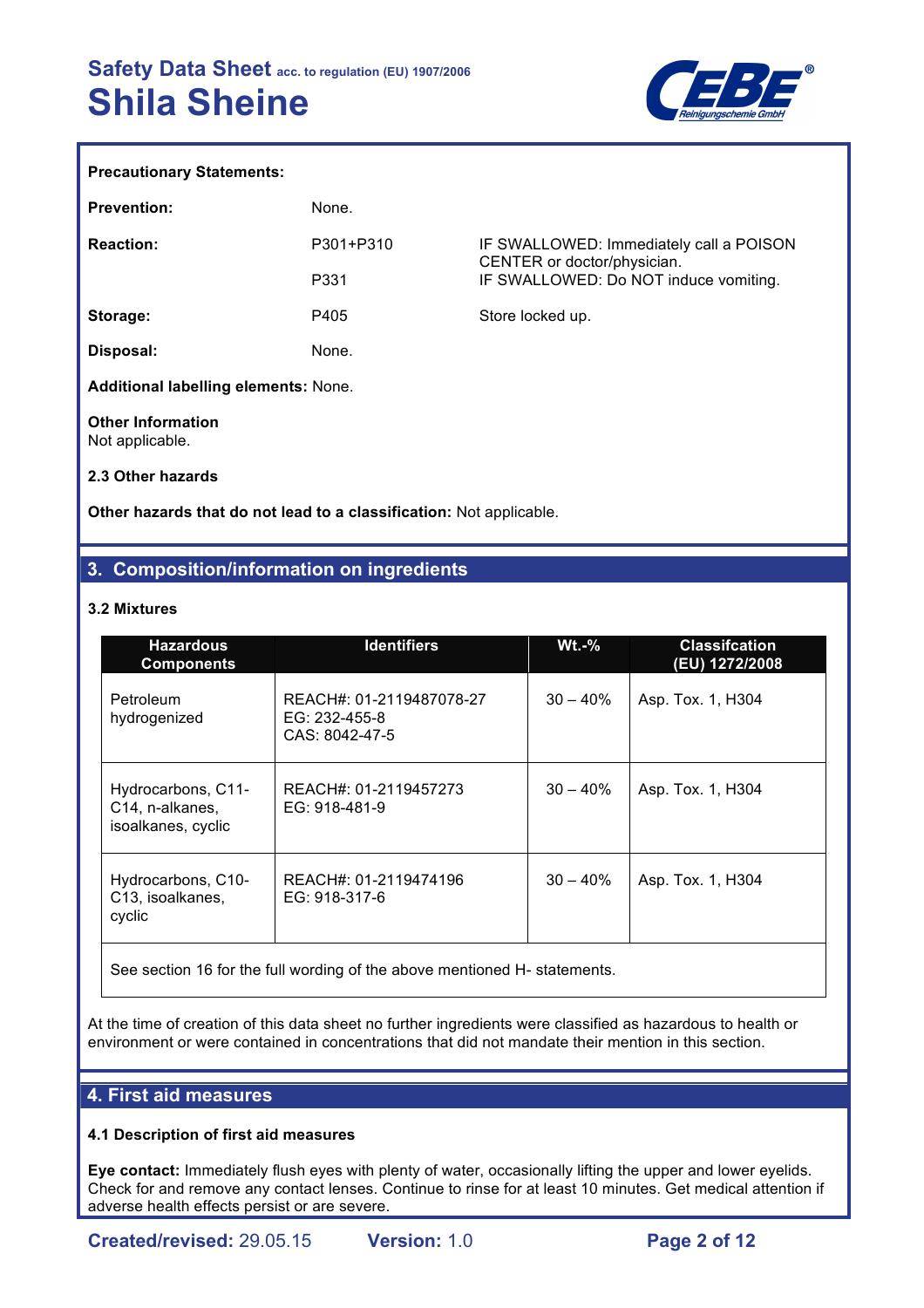

**Inhalation:** Remove victim to fresh air and keep at rest in a position comfortable for breathing. In the absence or irregular breathing, or if respiratory arrest occurs provide artificial respiration by trained personnel or oxygen. For the first person providing aid it can be dangerous to give mouth-to-mouth resuscitation. Get medical attention if adverse health effects persist or are severe. If unconscious, place in recovery position and seek immediate medical attention. Maintain an open airway. Loosen tight clothing (eg. collar, tie, belt, or waistband).

**Skin contact:** Flush contaminated skin with plenty of water. Remove contaminated clothing and shoes. Continue to rinse for at least 15 minutes. Get medical attention if adverse health effects persist or are severe. Wash clothing before reuse. Thoroughly clean shoes before reuse

**Ingestion:** Aspiration hazard if swallowed. Can enter the lungs and cause damage. Do not induce vomiting. Get medical attention.

**Protection of first-aiders:** No action shall be taken involving any personal risk or without suitable training. For the first person providing aid it can be dangerous to give mouth-to-mouth resuscitation.

#### **4.2 Most important symptoms and effects, both acute and delayed**

**Potential acute health effects Eye contact:** No known significant effects or critical hazards. **Inhalation:** No known significant effects or critical hazards**. Skin contact:** No known significant effects or critical hazards**. Ingestion:** Aspiration hazard if swallowed. Can enter the lungs and cause damage.

#### **Signs / symptoms of overexposure**

**Eye contact:** No specific data. **Inhalation:** No specific data. **Skin contact:** No known significant effects or critical hazards. **Ingestion:** Adverse symptoms may include the following: nausea or vomiting.

#### **4.3 Indication of any immediate medical attention and special treatment needed**

**Indications for the physician:** Treat symptomatically. If larger amounts have been swallowed or inhaled consult specialist for poisoning.

**Special treatement:** No special treatment.

#### **5. Fire fighting measures**

#### **5.1 Extinguishing media**

**Suitable extinguishing media:** Foam, spray water, or fogged water. Dry powder, carbon dioxide, sand, or soil are only suitable for small fires.

**Unsuitable extinguishing media:** Do not use a strong jet of water.

#### **5.2 Special hazards arising from the substance or mixture**

**Hazards that originate from the substance or mixture:** Incomplete combustion may release carbon monoxide. Product is less dense than water and may resurface and reignite. Fumes are heavier than air and may spread above the ground. Ignition from further distances possible.

**Hazardous combustion products:** The following combustion products may occur: carbon monoxide, carbon dioxide.

#### **5.3 Advice for fire fighters**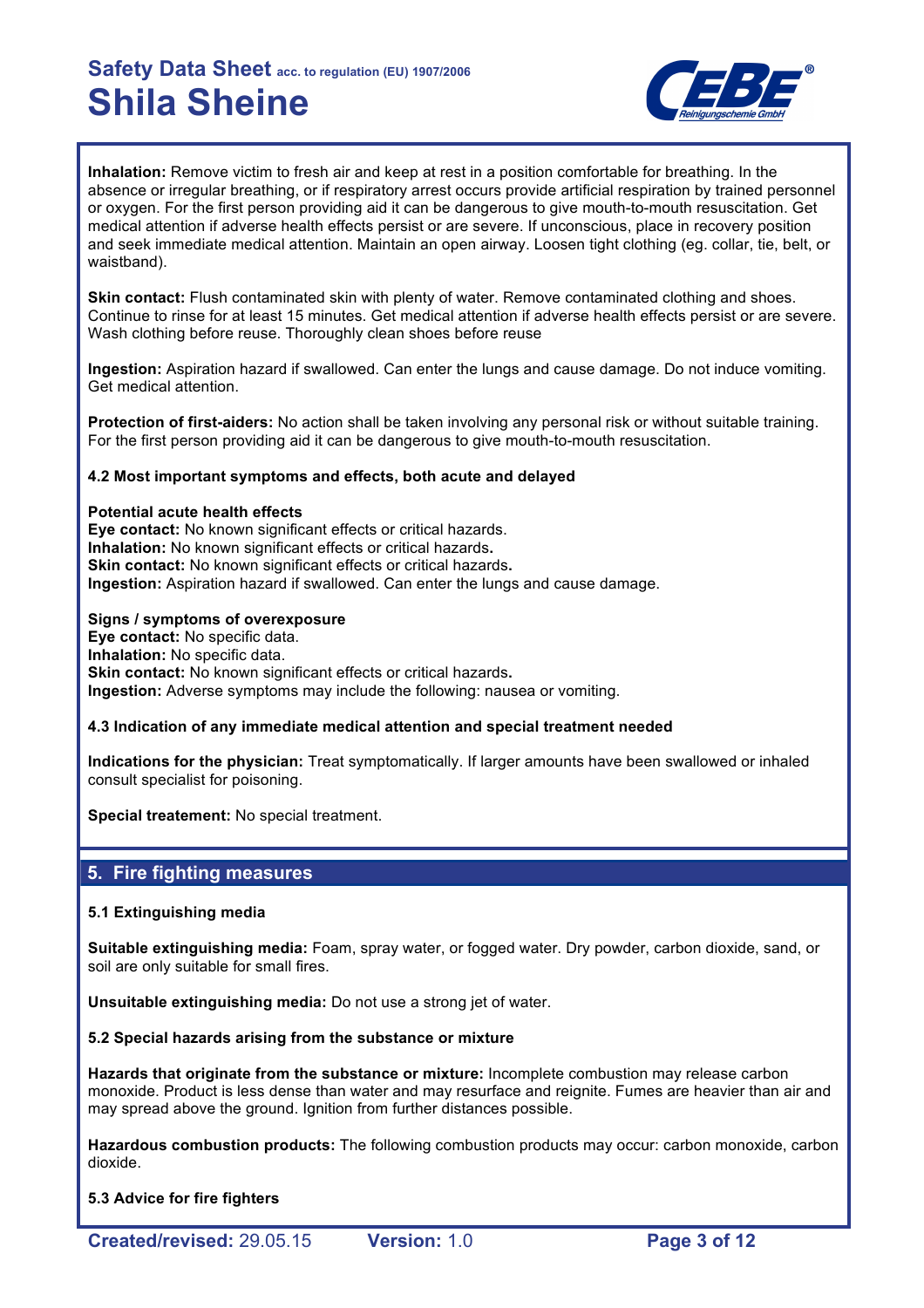

**Special safety measures for fire fighters:** In case of fire the affected area should be closed off immediately and all persons evacuated from the area. No measures should be taken that involve personal risk or have not been trained properly.

**Special personal protective measures during fire fighting:** Fire fighters must wear special protective equipment.

## **6. Accidental release measures**

#### **6.1 Personal precautions, protective equipment, and emergency procedures**

**For persons that are not emergency technicians:** No action shall be taken involving any personal risk or without suitable training. Evacuate surrounding areas. Keep unnecessary and unprotected personnel from entering. Do not touch or walk through spilled material. Avoid breathing vapor or mist. Ensure adequate ventilation. In case of insufficient ventilation wear suitable respiratory equipment. Put on appropriate personal protective equipment.

**For first aid personel in case of emergency:** If protective equipment/clothing is needed in case of accidental release, Section 8 should be consulted for appropriate and inappropriate materials. See section 8 for further information on hygiene measures.

### **6.2 Environmental precautions**

Avoid the proliferation and dispersal of spilled material and contact with soil, waterways, drains, and sewers. Inform the relevant authorities if the product has caused environmental pollution (sewers, waterways, soil or air).

#### **6.3 Methods and material for containment and cleaning up**

**Small amounts:** Absorb with inert material and keep in suitable disposal containers.

**Large amounts:** Large spill: avoid entry into sewers, water courses, basements, or confined areas.Collect spilt material using non-flammable absorption agent (eg. sand, earth, vermiculite or diatomaceous earth) and hand it in for disposal according to local regulations in an appropriate container (see section 13).

#### **6.4 Reference to other sections**

See section 1 for contact information in case of emergency. See section 8 for information regarding personal protective equipment. See section 13 for further information about waste treatment/disposal.

## **7. Handling and storage**

The information in this section contains general advice and procedures. The list of identified applications in section 1 should be considered regarding specific uses when creating an exposure scenario.

#### **7.1 Precautions for safe handling**

**Protective measures:** Put on appropriate (see section 8) protective gear. Do not get in contact with eyes, skin or clothing. Do not ingest. Avoid breathing vapor or mist. Keep in the original container or an approved alternative container, which was made from a compatible material. Kept tightly closed when not in use. Empty containers retain product residue and can be dangerous. Do not reuse container.

**Advice on general occupational hygiene:** Eating, drinking and smoking should be prohibited in areas where this material is handled, stored and processed. After use or contact with the substance immediately wash hands and face especially before eating, drinking and smoking. Remove contaminated clothing and protective equipment before entering eating areas. See Section 8 for additional information on hygiene measures.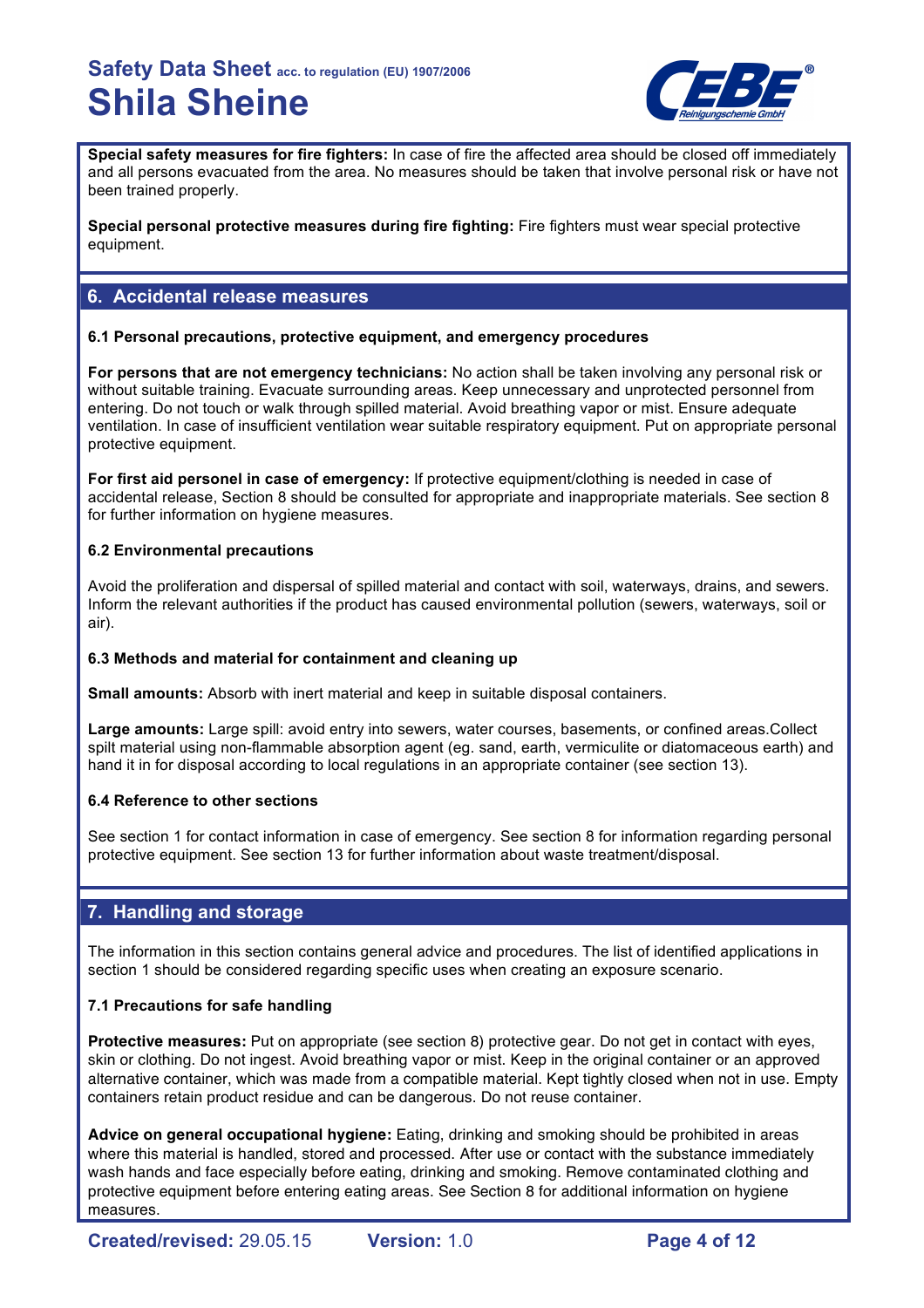

#### **7.2 Conditions for safe storage, including any incompatibilities**

Store between the following temperatures: 0 to 40 °C (32 to 104 °F). Store in accordance with local regulations. Keep only in original container. Protect from direct sunlight. Store in a dry, cool and wellventilated area, away from incompatible materials (see section 10) and do not store with food and drink. Hold container tightly closed and sealed until ready to use. Containers that have been opened must be carefully resealed and kept upright to prevent leakage. Do not store in unlabelled containers. Use appropriate container to avoid environmental contamination.

### **7.3 Specific end use(s)**

**Recommendations:** No information available.

### **8. Exposure controls/personal protection**

The information in this section contains general advice and procedures. The list of identified applications in section 1 should be considered regarding specific uses when creating an exposure scenario.

#### **8.1 Control parameters**

#### **Occupational exposure limit values**

| Name of substance                  | <b>Exposure limit value</b>                               |
|------------------------------------|-----------------------------------------------------------|
| Aliphatic hydrocarbons as solvents | TRGS 900 (Germany) - WEL<br>600 mg/m <sup>3</sup> (2(II)) |

#### **Derived effect concentrations**

Derived No Effect Level - DNEL values:

Petroleum hydrogenized: Workers: Long term exposure - Skin contact: 40 mg / kg bw / day Workers: Long term exposure - inhalation: 160 mg /  $m^3$ 

Consumers: Long term exposure - Ingestion: 40 mg / kg bw / day Consumers: Long term exposure - Skin contact: 92 mg / kg bw / day Consumers: Long term exposure - inhalation: 35 mg /  $\text{m}^3$ 

#### **Predicted effect concentrations**

No Predicted No Effect Concentrations (PNEC) available.

#### **8.2 Exposure controls**

**Appropriate technical controls:** No special ventilation requirements. Good general ventilation should be sufficient to control worker exposure to airborne contaminants. If this product contains ingredients with exposure limits, use process enclosures, local exhaust ventilation or other engineering controls to keep worker exposure below any recommended or statutory limits.

#### **Personal protective equipment**

**Hygiene measures**: Wash hands, forearms, and face thoroughly after handling chemical products and at the end of the working day as well as before eating, smoking, and using the toilet. Use appropriate techniques to remove potentially contaminated clothing. Wash contaminated clothing before reusing. Ensure that eyewash stations and safety showers are close to the work area.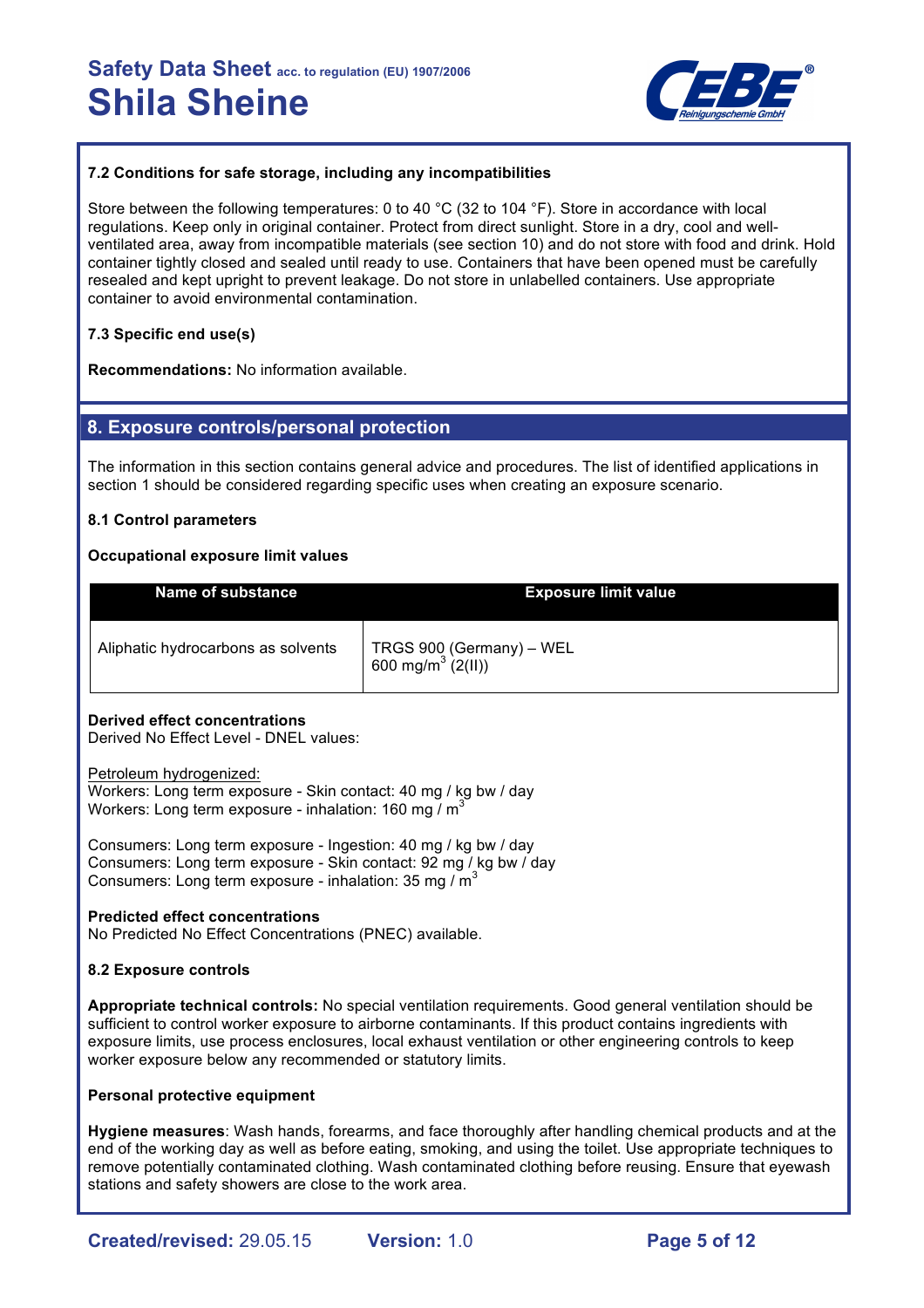

**Eye/Face protection (EN 166):** No specific recommendations.

**Hand protection (EN 374):** No specific recommendations.

**Skin protection (EN 14605):** Before handling this product the personal protective equipment should be selected on the basis of the task and the associated risks to be carried out and approved by a specialist.

**Other skin protection:** Appropriate footwear and any additional skin protection measures should be based on the task being performed and the risks involved and approved by a specialist.

**Respiratory protection (EN 143, 14387):** under normal and intended conditions of product use no respirator is required. If workers are exposed to concentrations above the exposure limit, they must use appropriate, certified respirators.

**Thermal hazards:** Not applicable.

**Environmental exposure controls:** Emissions from ventilation or work process equipment should be checked to ensure they comply with the requirements of environmental protection legislation. In some cases, fume scrubbers, filters or engineering modifications to the process equipment will be necessary to reduce emissions to acceptable levels.

### **9. Physical and chemical properties**

**9.1 Information on basic physical and chemical properties** 

- **a) Appearance: Form:** liquid **Color:** colorless
- **b) Odor:** oily
- **c) Odor threshold:** Not applicable and/or not determined for this mixture
- **d) pH:** Not applicable
- **e) Freezing/melting point:** Not applicable and/or not determined for this mixture
- **f) Boiling point/boiling range:** Not applicable and/or not determined for this mixture
- **g) Flash point:** >65°C
- **h) Evaporation rate:** Not applicable and/or not determined for this mixture
- **i) Flammability (solid, gas):** Not applicable and/or not determined for this mixture
- **j) Upper/lower explosion limit:** Not applicable and/or not determined for this mixture
- **k) Vapor pressure:** Not applicable and/or not determined for this mixture
- **l) Relative vapor density:** Not applicable and/or not determined for this mixture
- **m) Density:** 0.790 0.810 g/cm<sup>3</sup>
- **n) Solubility** easily soluble in the following substances: hydrocarbon solvents
- **o) partition coefficient:** n-octanol/water: Not applicable and/or not determined for this mixture
- **p) Ignition temperature:** Not applicable and/or not determined for this mixture
- **q) Thermal decomposition:** Not applicable and/or not determined for this mixture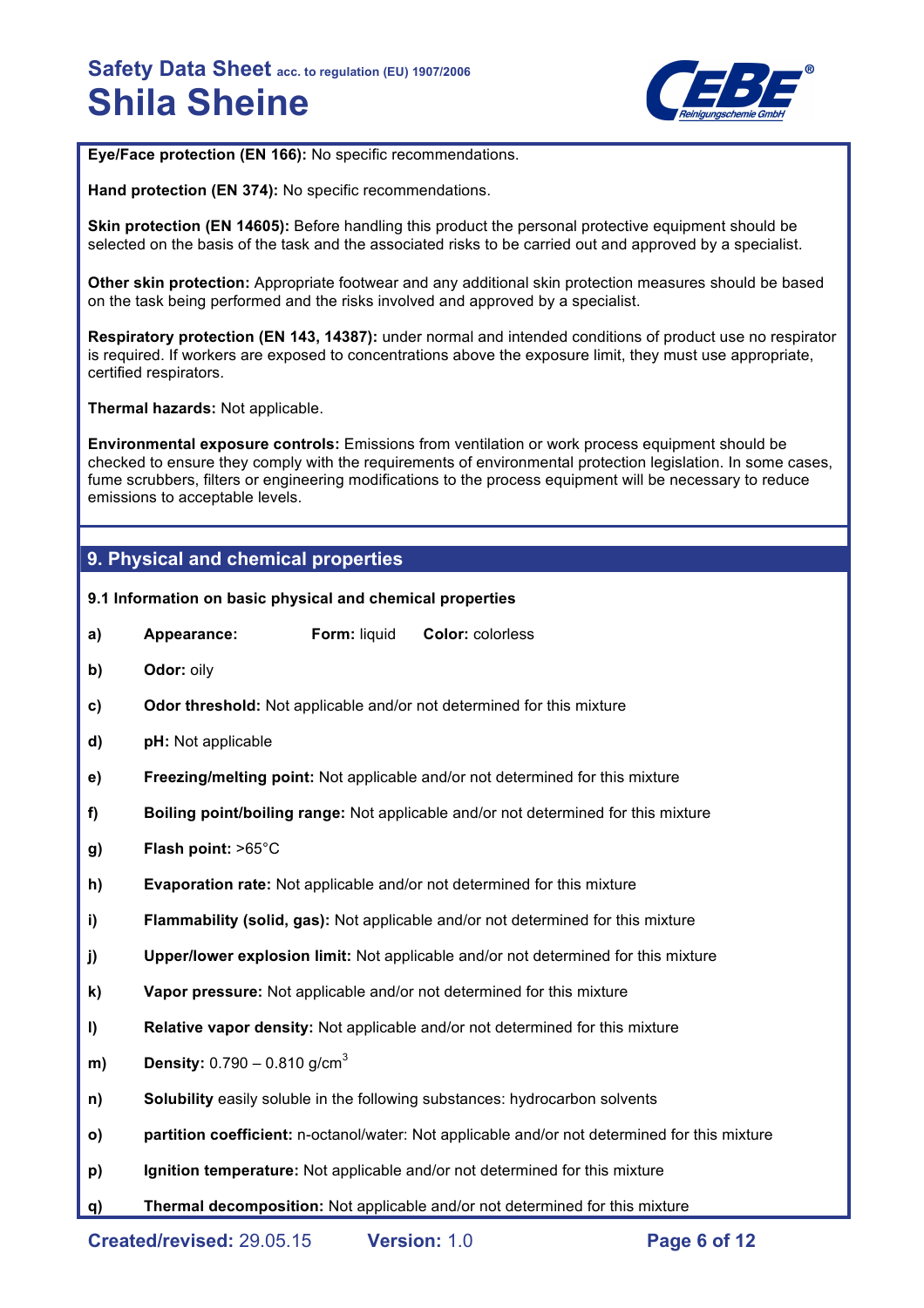

- **r) Viscositiy, dynamic:** Not applicable and/or not determined for this mixture
- **s) Explosive properties:** Not applicable and/or not determined for this mixture
- **t) Oxidizing properties:** Not applicable and/or not determined for this mixture

#### **9.2 Other information**

No further information available.

### **10. Stability and reactivity**

#### **10.1 Reactivity**

No specific data for this product or its ingredients are available.

#### **10.2 Chemical stability**

This product is stable.

#### **10.3 Possibility of hazardous reactions**

Under normal storage conditions and normal use no hazardous reactions will take place.

#### **10.4 Conditions to avoid**

All possible sources of ignition (spark or flame). Do not pressurize containers or cut, weld, braze, solder, drill, grind them or expose them to heat or sources of ignition.

#### **10.5 Incompatible materials**

No specific data available.

#### **10.6 Hazardous decomposition products**

Under normal storage conditions and normal use no hazardous decomposition products will be formed.

### **11. Toxicological information**

#### **11.1 Information on toxicological effects**

**a) acute toxicity:**

| Name of<br><b>Substance</b> | <b>Result</b>                                              | <b>Species</b>       | <b>Dose</b>                                  | <b>Exposition</b> |
|-----------------------------|------------------------------------------------------------|----------------------|----------------------------------------------|-------------------|
| Petroleum<br>hydrogenized   | $LD_{50}$ Oral<br>$LD_{50}$ Dermal<br>$LC_{50}$ Inhalative | Rat<br>Rabbit<br>Rat | >5,000 mg/kg<br>>2,000 mg/kg<br>>5,200 mg/kg | 4 hours           |
| Hydrocarbons, C11-          | $LD_{50}$ Oral                                             | Rat                  | >5,000 mg/kg                                 |                   |
| C14, n-alkanes,             | $LC_{50}$ Inhalative                                       | Rat                  | $>5$ mg/kg                                   |                   |
| isoalkanes, cyclic          | $LD_{50}$ Dermal                                           | Rabbit               | >5,000 mg/kg                                 |                   |
| Hydrocarbons, C10-          | $LD_{50}$ Oral                                             | Rat                  | >5,000 mg/kg                                 |                   |
| C13, n-alkanes,             | $LC_{50}$ Inhalative                                       | Rat                  | $>5$ mg/kg                                   |                   |
| isoalkanes, cyclic          | $LD_{50}$ Dermal                                           | Rabbit               | >5,000 mg/kg                                 |                   |

**Conclusion/Summary:** Not determined for this mixture.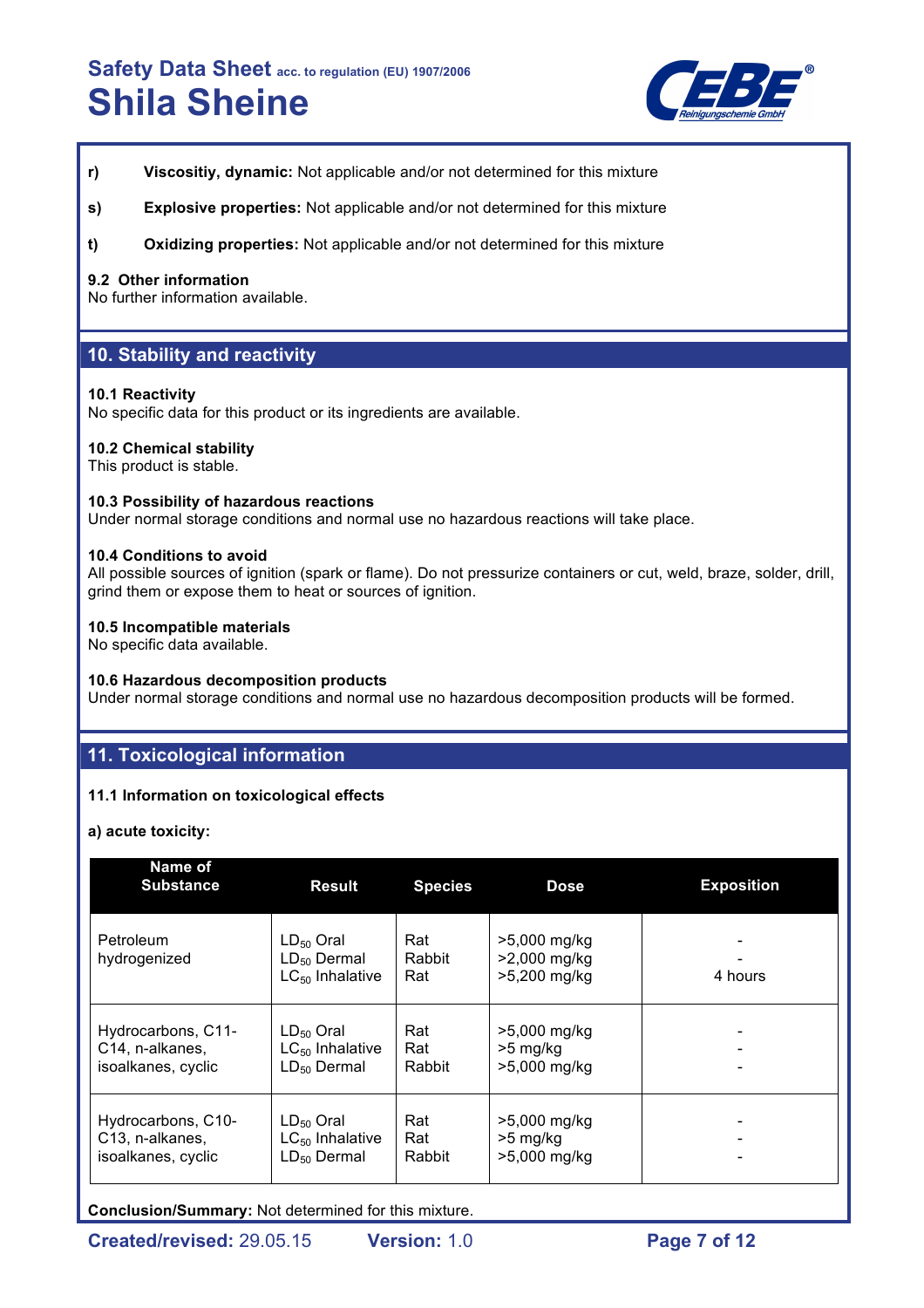

| Name of<br><b>Substance</b>                                 | <b>Result</b>                                                                                                            | <b>Species</b> | <b>Points</b> | <b>Exposition</b> | <b>Observation</b> |
|-------------------------------------------------------------|--------------------------------------------------------------------------------------------------------------------------|----------------|---------------|-------------------|--------------------|
| Petroleum<br>hydrogenized                                   | Skin - non-irritant<br>Eye - not irritating<br>Sensitization - non-<br>sensitizing                                       |                |               |                   |                    |
| Hydrocarbons, C11-<br>C14, n-alkanes,<br>isoalkanes, cyclic | Skin: Prolonged<br>skin contact may<br>defat the skin and<br>dermatitis                                                  |                |               |                   |                    |
|                                                             | Eyes: Causes eye<br>complaints but no<br>damage to the eye<br>tissue<br>Sensitization: No<br>sensitizing effect<br>known |                |               |                   |                    |
| Hydrocarbons, C10-<br>C13, isoalkanes, cyclic               | Skin: Prolonged<br>skin contact may<br>defat the skin and<br>dermatitis                                                  |                |               |                   |                    |
|                                                             | Eyes: Causes eye<br>complaints but no<br>damage to the eye<br>tissue                                                     |                |               |                   |                    |
|                                                             | Sensitization: No<br>sensitizing effect<br>known                                                                         |                |               |                   |                    |

**Conclusion/Summary:** No known significant effects or critical hazards.

**e) Germ cell mutagenicity:**

**Conclusion / Summary:** No known significant effects or critical hazards.

**f) carcinogenicity: Conclusion / Summary:** No known significant effects or critical hazards.

**g) reproductive toxicity:**

**Conclusion / Summary:** No known significant effects or critical hazards.

**h) Specific target organ toxicity single exposure Conclusion / Summary:** No known significant effects or critical hazards.

**i) Specific target organ toxicity after repeated exposure Conclusion / Summary:** No known significant effects or critical hazards.

## **j) Aspiration hazard**

**Conclusion / Summary:** No known significant effects or critical hazards.

#### **Teratogenicity**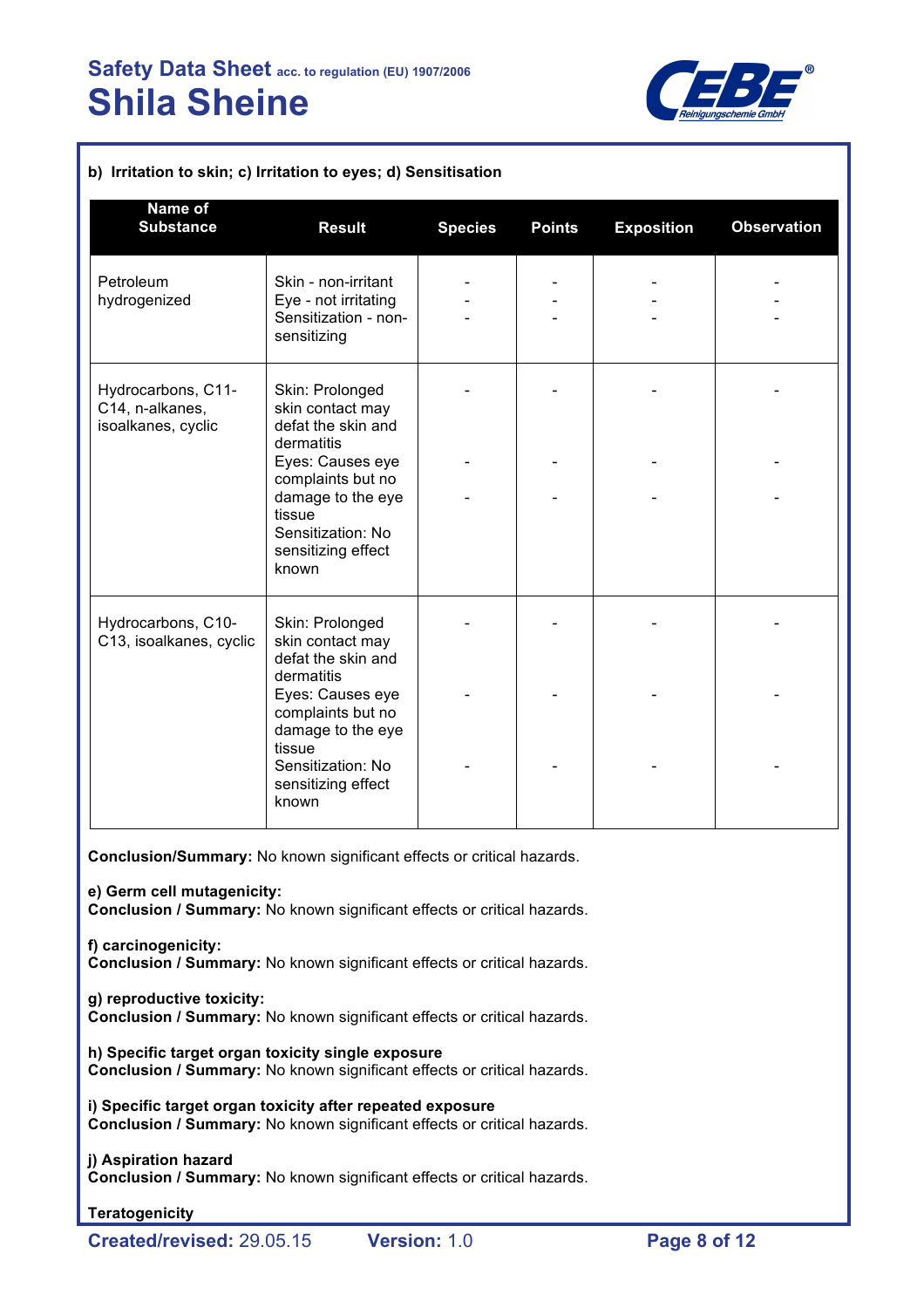

**Conclusion / Summary:** No known significant effects or critical hazards. **Information on the likely routes of exposure:** No known significant effects or critical hazards.

#### **Potential acute health effects**

**Inhalation:** No known significant effects or critical hazards. **Ingestion:** Aspiration hazard if swallowed. Can enter the lungs and cause damage. **Skin contact:** No known significant effects or critical hazards. **Eye contact:** No known significant effects or critical hazards.

#### **Symptoms related to the physical, chemical and toxicological characteristics**

**Inhalation:** No specific data. **Ingestion:** Adverse symptoms may include the following: nausea or vomiting **Skin contact: No specific data. Eye contact:** No known significant effects or critical hazards.

#### **Delayed and immediate effects and also chronic effects from short and long term exposure**

**Short term exposure**

**Potential immediate effects:** Not determined for the mixture. **Potential delayed effects:** Not determined for the mixture.

**Long-term exposure**

**Potential immediate effects:** Not determined for the mixture. **Potential delayed effects:** Not determined for the mixture.

**Potential chronic health effects**

**Conclusion / Summary:** Not determined for the mixture.

**General:** Prolonged or repeated contact can defat the skin and lead to irritation, cracking and / or dermatitis. **Carcinogenicity:** No known significant effects or critical hazards. **Mutagenicity:** No known significant effects or critical hazards. **Teratogenicity:** No known significant effects or critical hazards. **Developmental effects:** No known significant effects or critical hazards. **Fertility effects:** No known significant effects or critical hazards.

**Further information:** Not determined for this mixture.

## **12. Ecological information**

#### **12.1 Toxicity**

| Name of<br>substance                                     | <b>Result</b>                                                                        | <b>Species</b>                   | <b>Exposition</b>                           |
|----------------------------------------------------------|--------------------------------------------------------------------------------------|----------------------------------|---------------------------------------------|
| Petroleum hydrogenized                                   | $EC_{50}$ > 100 mg/l<br>$LC_{50}$ > 100 mg/l                                         | Daphnia<br>Fish                  | 48 hours<br>96 hours                        |
| Hydrocarbons, C11-C14, n-<br>alkanes, isoalkanes, cyclic | $LL_0 > 1,000$ mg/l<br>$EL_0 > 1,000$ mg/l<br>$EL_0 > 1,000$ mg/l<br>NOELR 0.10 mg/l | Fish<br>Daphnia<br>Algae<br>Fish | 96 hours<br>48 hours<br>72 hours<br>28 days |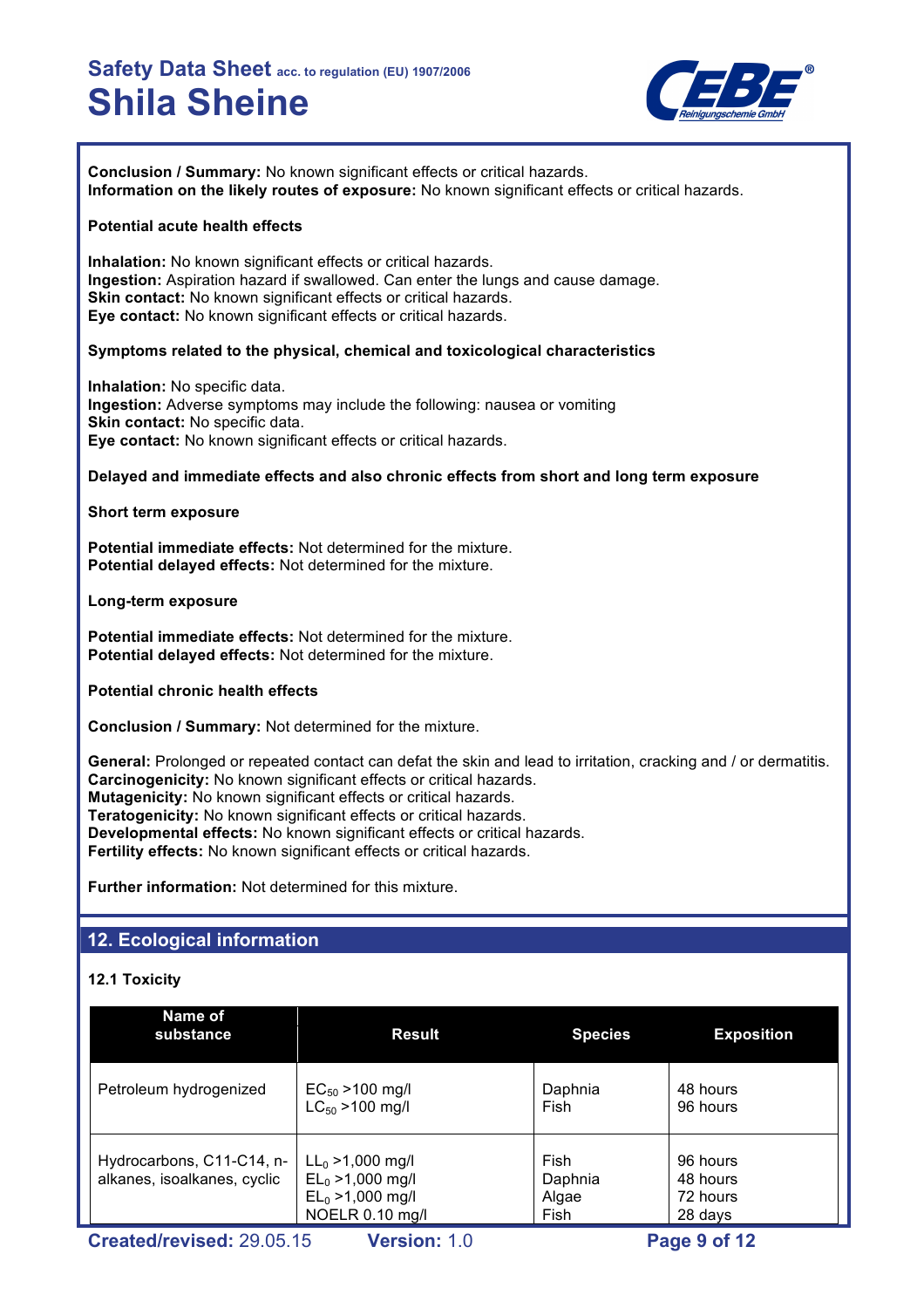

|                                              | NOELR 0.18 mg/l                                                                                           | Daphnia                                     | 21 days                                                |
|----------------------------------------------|-----------------------------------------------------------------------------------------------------------|---------------------------------------------|--------------------------------------------------------|
| Hydrocarbons, C10-C13,<br>isoalkanes, cyclic | $LL_0 > 1,000$ mg/l<br>$EL_0 > 1,000$ mg/l<br>$EL_0 > 1,000$ mg/l<br>NOELR 0.088 mg/l<br>NOELR 0.026 mg/l | Fish<br>Daphnia<br>Algae<br>Fish<br>Daphnia | 96 hours<br>48 hours<br>72 hours<br>28 days<br>21 days |

**Conclusion/Summary:** Not determined for this mixture.

#### **12.2 Persistence and degradability**

**Conclusion/Summary:** Not determined for this mixture.

#### **12.3 Bioaccumulative potential**

**Conclusion/Summary:** Not determined for this mixture.

**12.4 Mobility in soil**

**Partition coefficient ground/water (K<sub>OC</sub>):** Not determined for this mixture. **Mobility:** Not determined for this mixture.

#### **12.5 Results of PBT and vPvB assessment PBT:** not applicable

**vPvB:** not applicable

#### **12.6 Other adverse effects**

No special effects or hazards known.

### **13. Disposal considerations**

The information in this section contains generic advice and guidance. The list of Identified Uses in Section 1 should be consulted for any exposure scenario or when exposure scenarios on the available applicationspecific information.

Waste disposal according to EC Directives on waste and hazardous waste. Waste codes should be assigned by the user, preferably in collaboration with the waste disposal authorities.

#### **13.1 Waste treatment methods**

#### **Product**

**Methods of disposal:** The generation of waste should be avoided or minimized wherever possible. Empty containers or liners may retain some product residues. Material and its container must be disposed of in a safe way. Significant quantities of waste product residue should not be disposed of via the foul sewer but processed in a suitable effluent treatment plant. Dispose of surplus and non-recyclable products via a licensed waste disposal contractor. Disposal of this product, solutions and any by-products should at all times comply with the environmental protection requirements and waste disposal legislation and the requirements of local authorities. Avoid the proliferation and dispersal of spilled material and contact with soil, waterways, drains and sewers.

**Hazardous waste:** According to the information available to the supplier at the time of creation/editing of this safety data sheet this product is regulated as hazardious waste in the sense of EU regulation 2008/98/EC.

#### **Packaging**

**Methods of disposal:** The generation of waste should be avoided or minimized wherever possible. Waste packaging should be recycled.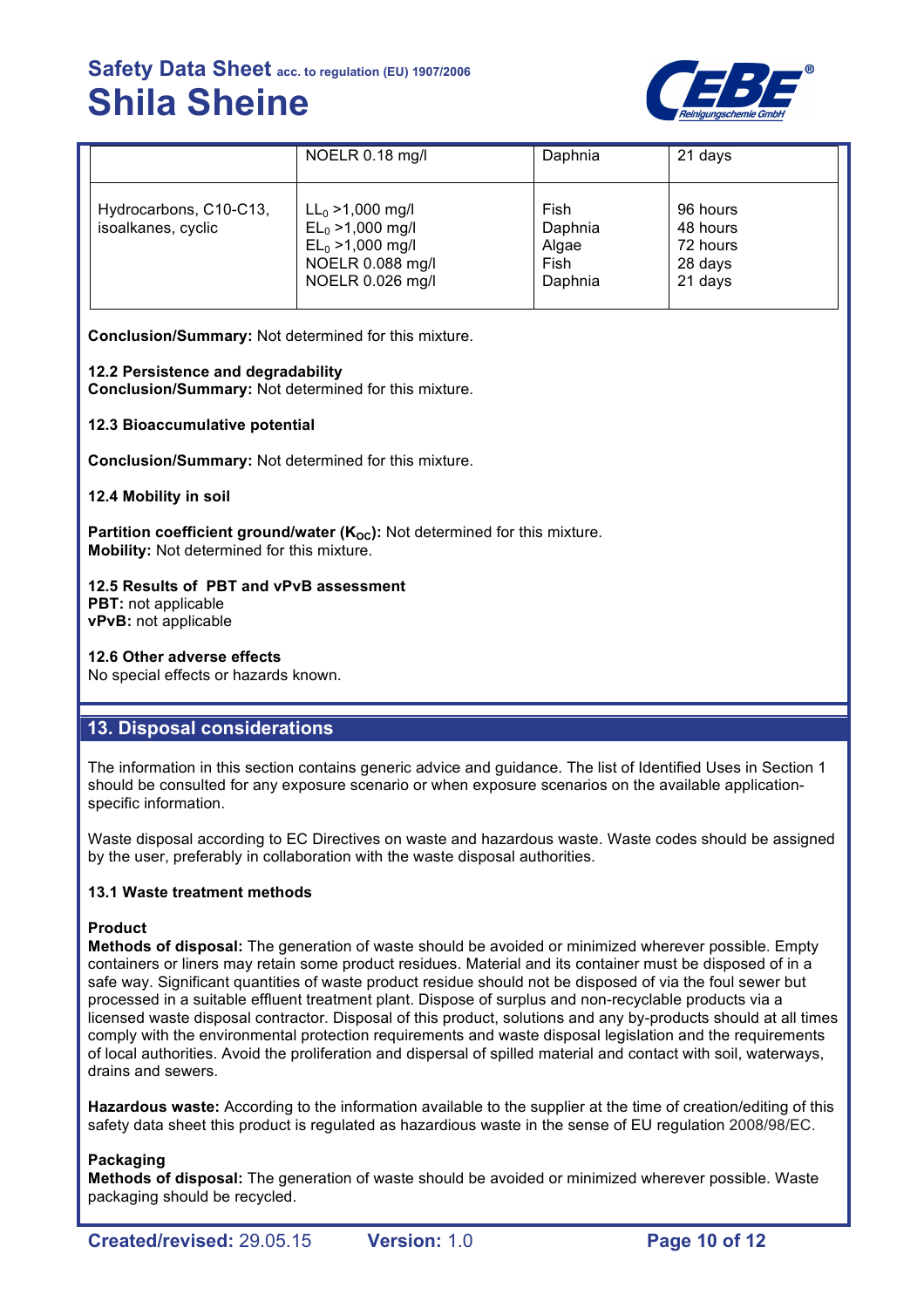

**Special precautions:** This material and its container must be disposed of in a safe way. Empty containers or liners may retain some product residues. Avoid the proliferation and dispersal of spilled material and contact with soil, waterways, drains and sewers.

# **14. Transport information**

|                  | <b>ADR/RID</b> | <b>ADR/ADNR</b> | <b>IMDG</b>    | <b>IATA</b>    |
|------------------|----------------|-----------------|----------------|----------------|
| 14.1 UN Number   | Not regulated. | Not regulated.  | Not regulated. | Not regulated. |
| 14.2 UN proper   | ۰              |                 |                |                |
| shipping name    |                |                 |                |                |
| 14.3 Transport   |                |                 |                |                |
| hazard class(es) |                |                 |                |                |
| 14.4 Packing     |                |                 |                |                |
| group            |                |                 |                |                |
| 14.5             | No.            | No.             | No.            | No.            |
| Environmental    |                |                 |                |                |
| hazards          |                |                 |                |                |
| 14.6 Special     | None.          | None.           | None.          | None.          |
| precautions for  |                |                 |                |                |
| iuser            |                |                 |                |                |

**14.7 Transport in bulk according to Annex II of MARPOL 73/78 and the IBC Code** Not applicable.

## **15. Regulatory information**

**15.1 Safety, health, and environmental regulations/legislation specific for the substance/mixture**

**EC-Regulation Nr. 1907/2006 (REACh)**

**Appendix XIV - Index of substances that require permission Substances causing special concern:** None of the ingredients is listed.

**Appendix XVII – Restriction of the production, the distribution, and the use of specific hazardous substances, mixtures, ans products:** Not applicable.

**Other EU-Regulations Contents according to 648/2004 EC:** ≥30% aliphatic hydrocarbons.

**15.2 Chemical safety assessment** This product contains substances that still require substance assessments.

## **16. Other information**

 $\triangleright$  Marks the information that was changed since the last version.

**Abbreviations and acronyms:**

ADN/ADNR = European agreement for the international transport of hazardous materials on inland

**Created/revised:** 29.05.15 **Version:** 1.0 **Page 11 of 12**